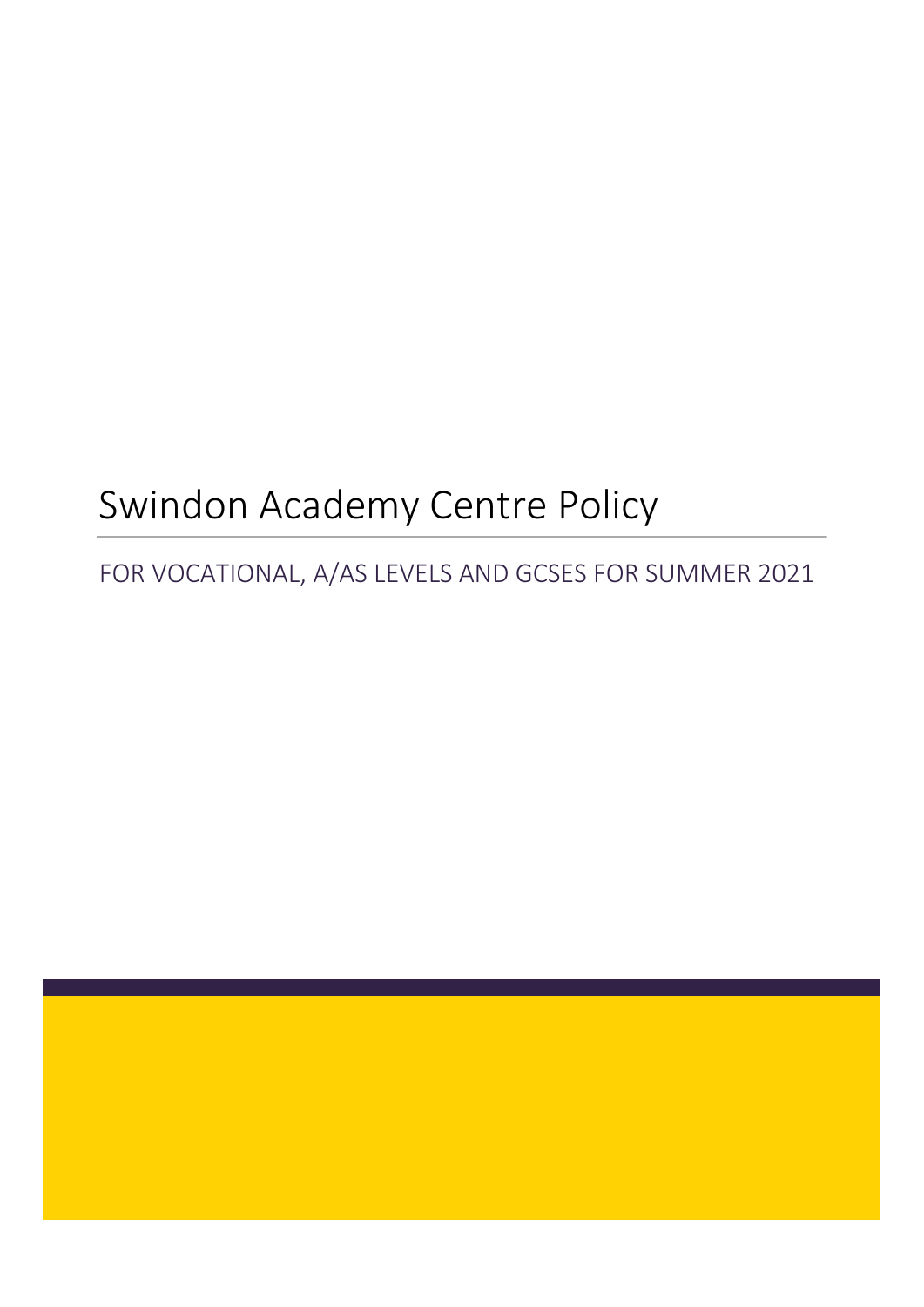

# Centre Policy for determining teacher assessed grades – summer 2021: Swindon Academy

# Statement of intent

This section outlines the purpose of this document in relation to our centre.

#### **Statement of Intent**

This section provides details of the purpose of this document, as appropriate to our centre:

*The purpose of this policy is:*

- *To ensure that teacher assessed grades are determined fairly, consistently, free from bias and effectively within and across departments.*
- *To ensure the operation of effective processes with clear guidelines and support for staff.*
- *To ensure that all staff involved in the processes clearly understand their roles and responsibilities.*
- *To support teachers to take evidence-based decisions in line with Joint Council for Qualifications guidance.*
- *To ensure the consideration of historical centre data in the process, and the appropriate decision making in respect of, teacher assessed grades.*
- *To support a high standard of internal quality assurance in the allocation of teacher assessed grades.*
- *To support our centre in meeting its obligations in relation to equality legislation.*
- *To ensure our centre meets all requirements set out by the Department of Education, Ofqual, the Joint Council for Qualifications and awarding organisations for Summer 2021 qualifications.*
- *To ensure the process for communicating to candidates and their parents/carers how they will be assessed is clear, in order to give confidence.*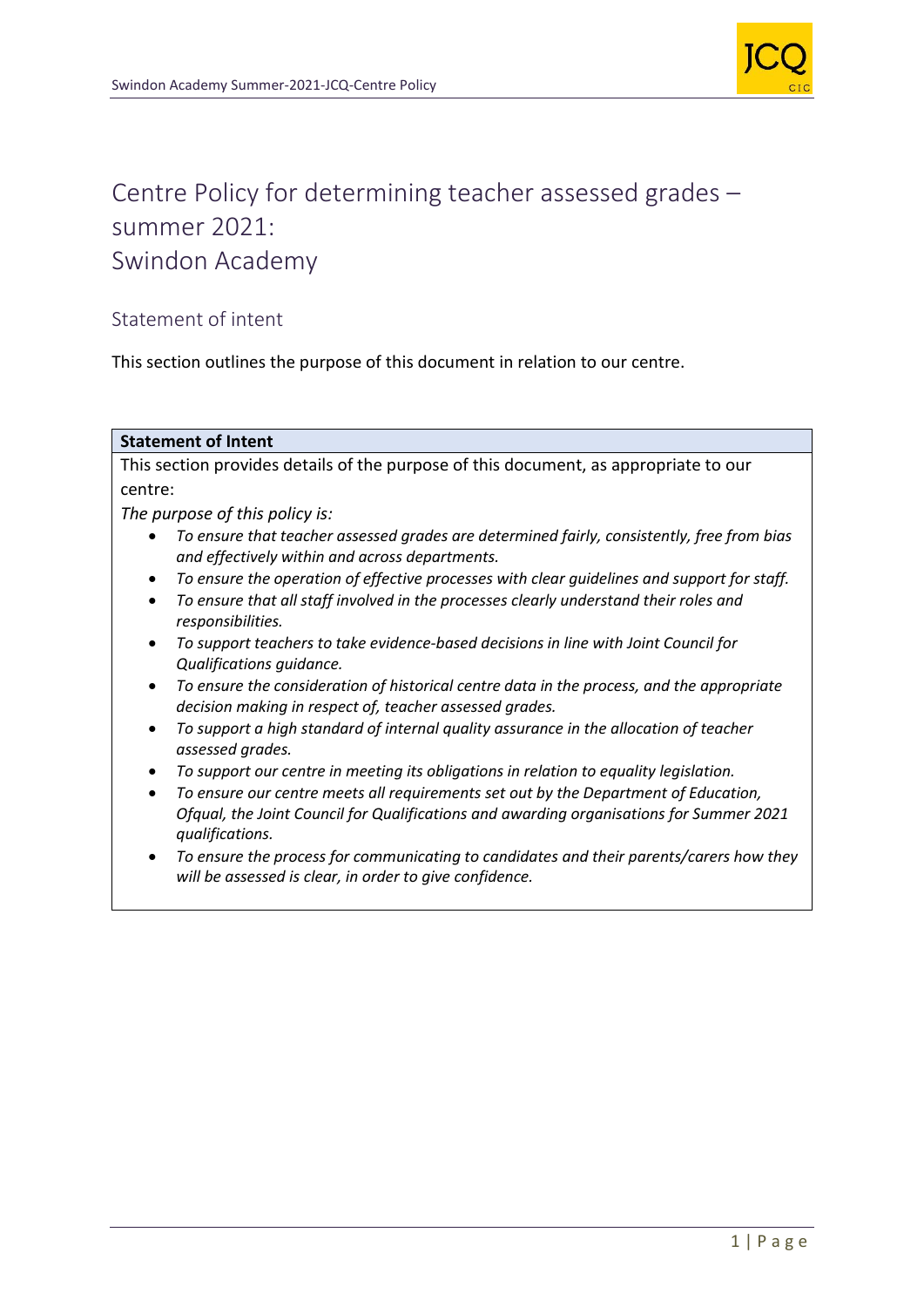

# Roles and responsibilities

This section of our Centre Policy outlines the personnel in our centre who have specific roles and responsibilities in the process of determining teacher assessed grades this year.

#### **Roles and Responsibilities**

This section gives details of the roles and responsibilities within our centre: *Head of Centre*

- *Our Head of Centre, Karen Wright, will be responsible for approving our policy for determining teacher assessed grades.*
- *Our Head of Centre has overall responsibility for Swindon Academy as an examinations centre and will ensure that clear roles and responsibilities of all staff are defined.*
- *Our Head of Centre will confirm that teacher assessed grade decisions represent the academic judgement made by teachers and that the checks in place ensure these align with the guidance on standards provided by awarding organisations.*
- *Our Head of Centre will ensure a robust internal quality assurance process has been produced and signed-off in advance of results being submitted.*

#### *Senior Leadership Team and Curriculum Leaders*

*Our Senior Leadership Team and Curriculum Leaders will:*

- *provide training and support to our other staff.*
- *support the Head of Centre in the quality assurance of the final teacher assessed grades.*
- *ensure an effective approach within and across departments and authenticating the preliminary outcome from single teacher subjects.*
- *be responsible for ensuring staff have a clear understanding of the internal and external quality assurance processes and their role within it.*
- *ensure that all teachers within their department make consistent judgements about student evidence in deriving a grade.*
- *ensure all staff conduct assessments under the appropriate levels of control with reference to guidance provided by the Joint Council for Qualifications.*
- *ensure teachers have the information required to make accurate and fair judgments.*
- *ensure that a Head of Department Checklist is completed for each qualification that they are submitting.*

# *Teachers/ SENCo*

*Our teachers and SENCo will:*

- *ensure they conduct assessments under our centre's appropriate levels of control and have sufficient evidence, in line with this Centre Policy and guidance from the Joint Council for Qualifications, to provide teacher assessed grades for each student they have entered for a qualification.*
- *ensure that the teacher assessed grade they assign to each student is a fair, valid and reliable reflection of the assessed evidence available for each student.*
- *make judgements based on what each student has been taught and what they have been assessed on, as outlined in the section on grading in the main JCQ guidance.*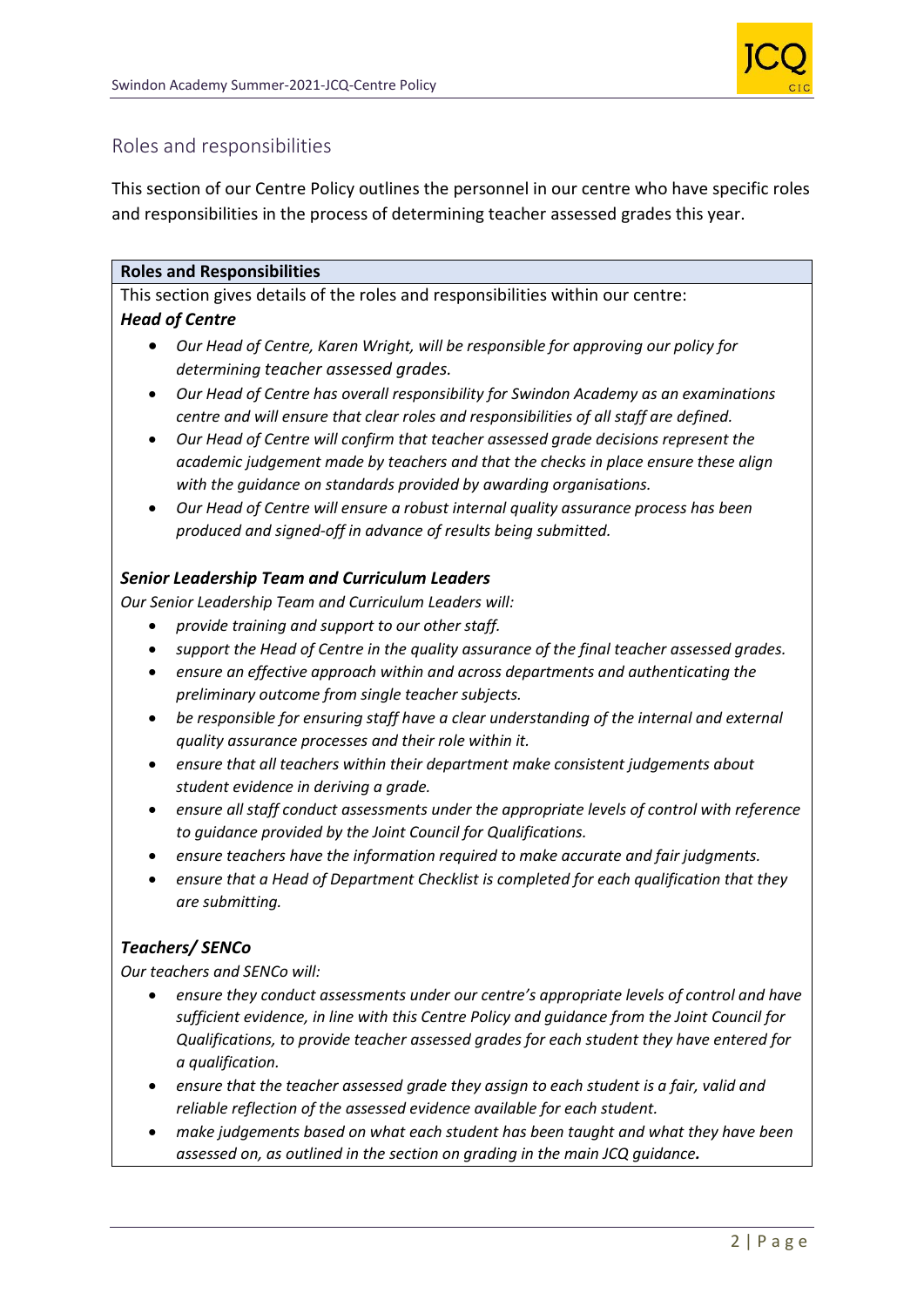

- *produce an Assessment Record for each subject cohort, that includes the nature of the assessment evidence being used, the level of control for assessments considered, and any other evidence that explains the determination of the final teacher assessed grades. Any necessary variations for individual students will also be recorded.*
- *securely store and be able to retrieve sufficient evidence to justify their decisions.*

#### *Examinations Officer*

*Our Examinations Officer will:*

• *be responsible for the administration of our final teacher assessed grades and for managing the post-results services.*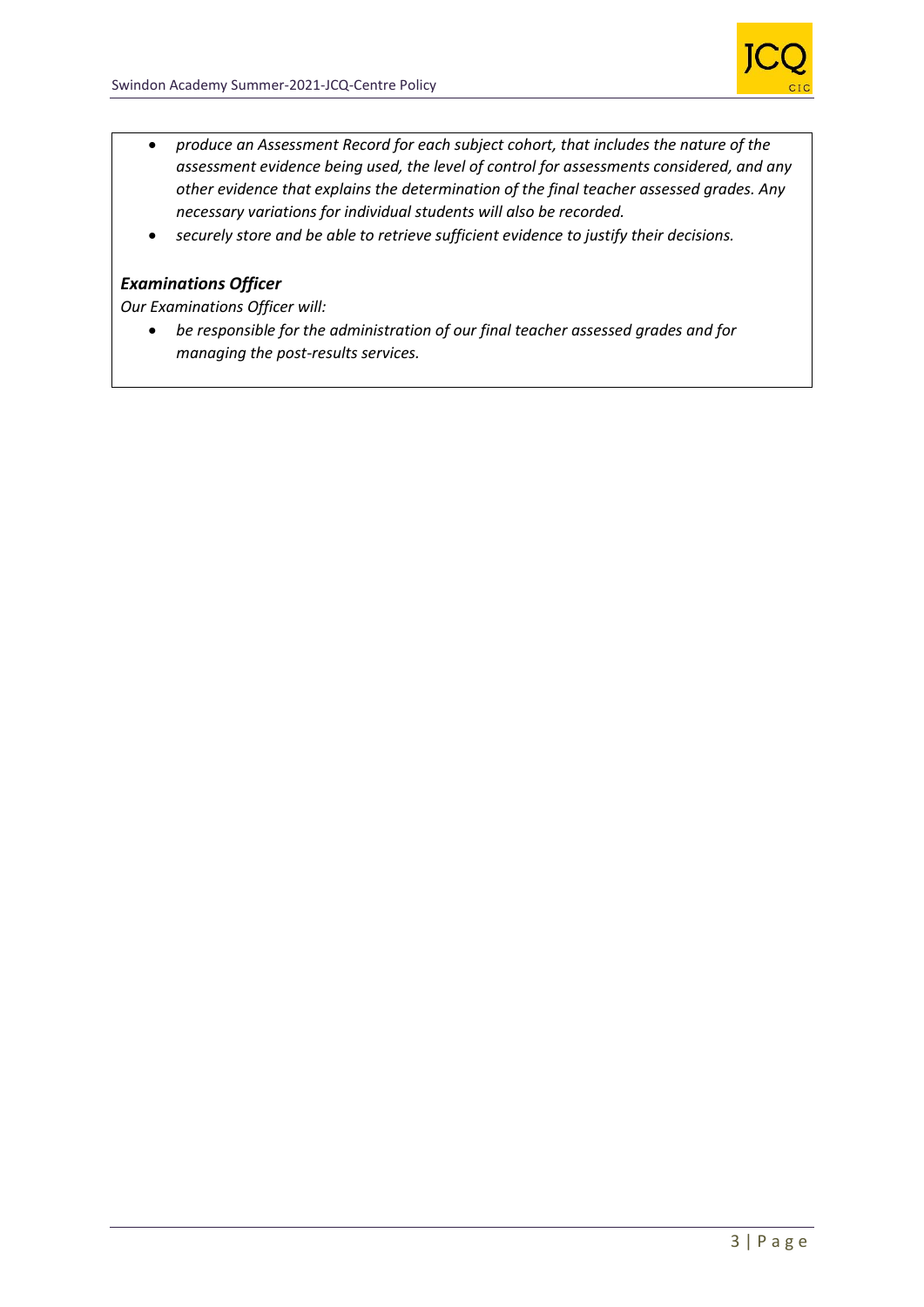

# Training, support and guidance

This section of our Centre Policy outlines the training, support and guidance that our centre will provide to those determining teacher assessed grades this year.

#### **Training**

This section provides details of the approach our centre will take to *training, support and guidance in determining teacher assessed grades this year*

- *Faculty leaders involved in overseeing the grading process in each subject area will have attended subject based training from Subject Advisors at United Learning where it is available.*
- *Teachers involved in determining grades in our centre will attend any centre-based training to help achieve consistency and fairness to all students.*
- *Teachers will engage fully with all training and support that has been provided by the Joint Council for Qualifications and the awarding organisations.*

#### **Support for Newly Qualified Teachers and teachers less familiar with assessment**

This section provides details of our approach to *training, support and guidance for newly qualified teachers and teachers less familiar with assessment*

- *We will provide mentoring from experienced teachers to NQTs and teachers less familiar with assessment.*
- *We will put in place additional internal reviews of teacher assessed grades for NQTs and other teachers as appropriate.*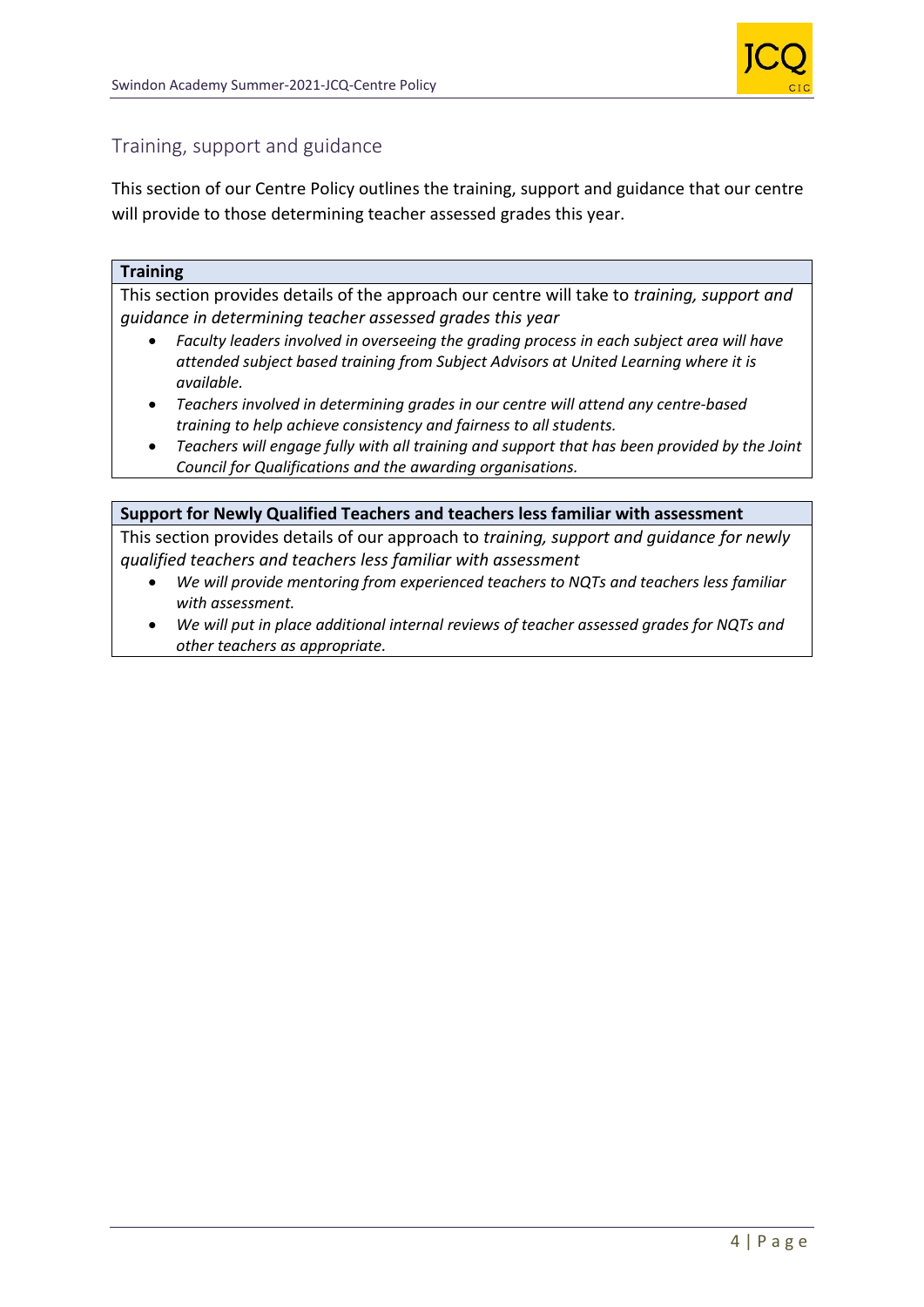

# Use of appropriate evidence

This section of our Centre Policy indicates how our centre will give due regard to the section in the JCQ guidance entitled: *Guidance on grading for teachers*.

#### **A. Use of evidence**

This section gives details in relation to our use of evidence.

- *Teachers making judgements will have regard to the Ofqual Head of Centre guidance on recommended evidence, and further guidance provided by awarding organisations.*
- *All candidate evidence used to determine teacher assessed grades (produced after the 8th March), and associated documentation, will be retained and made available for the purposes of external quality assurance and appeals.*
- *We may be using student work produced in response to assessment materials provided by our awarding organisation(s), including groups of questions, past papers or similar materials such as practice or sample papers.*
- *We may use non-exam assessment work (often referred to as coursework), even if this has not been fully completed.*
- *We may use student work produced in centre-devised tasks that reflect the specification, that follow the same format as awarding organisation materials, and have been marked in a way that reflects awarding organisation mark schemes.*
- *We may use substantial class or homework (including work that took place during remote learning).*
- *We may use internal tests taken by pupils.*
- *We will use mock exams taken over the course of study.*
- *We will use records of a student's capability and performance over the course of study in performance-based subjects such as music, drama and PE.*

# *We provide further detail in the following areas:*

*Additional Assessment Materials*

- *We may use additional assessment materials to give students the opportunity to show what they know, understand or can do in an area of content that has been taught but not yet assessed.*
- *We may use additional assessment materials to give students an opportunity to show improvement, for example, to validate or replace an existing piece of evidence.*
- *We will use additional assessment materials to support consistency of judgement between teachers or classes by giving everyone the same task to complete.*
- *We will combine and/or remove elements of questions where, for example, a multi-part question includes a part which focuses on an element of the specification that hasn't been taught.*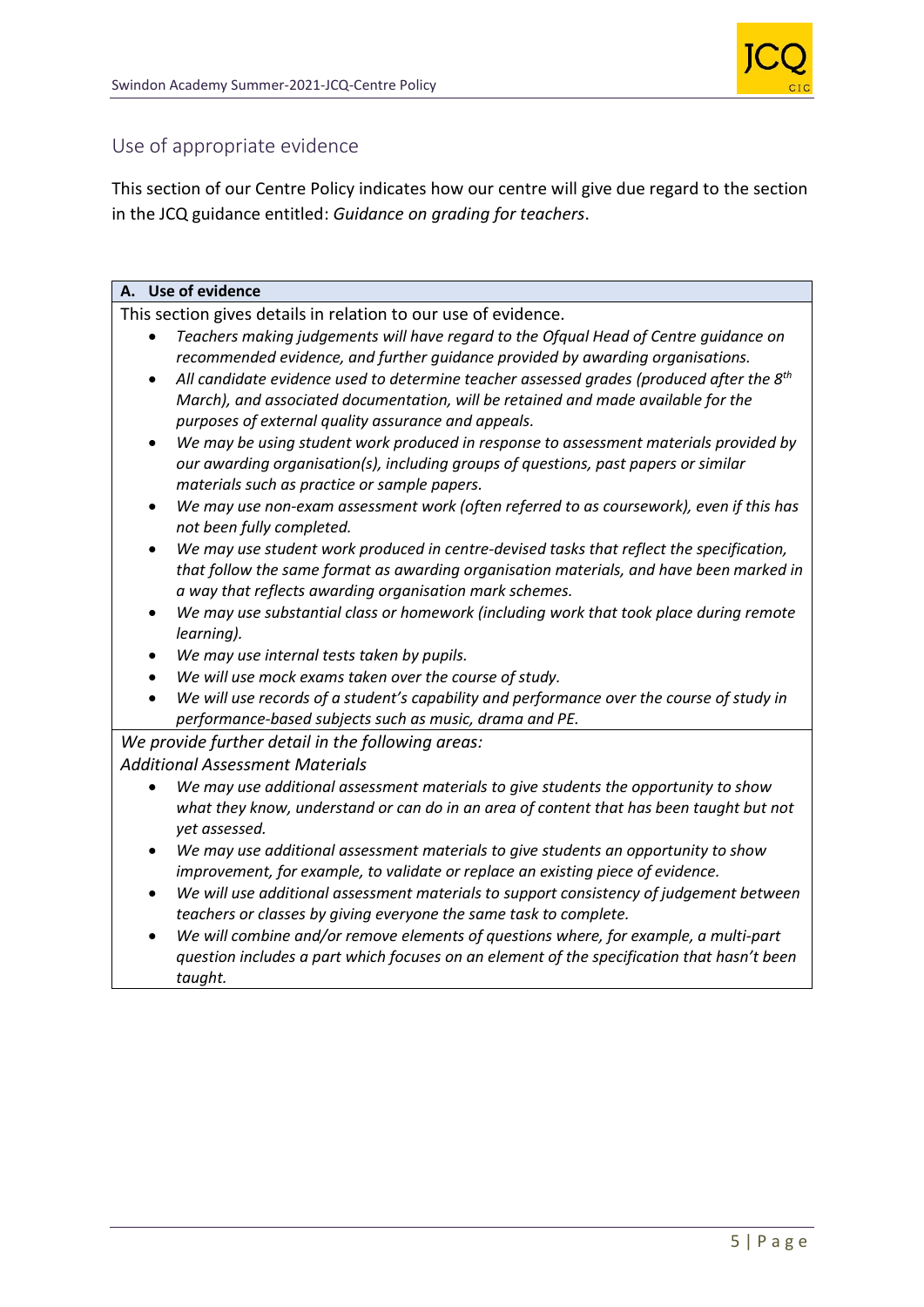

*Our centre will ensure the appropriateness of evidence and balance of evidence in arriving at grades in the following ways:*

- *We will consider the level of control under which an assessment was completed, for example, whether the evidence was produced under high control and under supervision or at home.*
- *We will ensure that we are able to authenticate the work as the student's own, especially where that work was not completed within the school or college.*
- *We will consider the limitations of assessing a student's performance when using assessments that have been completed more than once, or drafted and redrafted, where this is not a skill being assessed.*
- *We will consider the specification and assessment objective coverage of the assessment.*
- *We will consider the depth and breadth of knowledge, understanding and skills assessed, especially higher order skills within individual assessments.*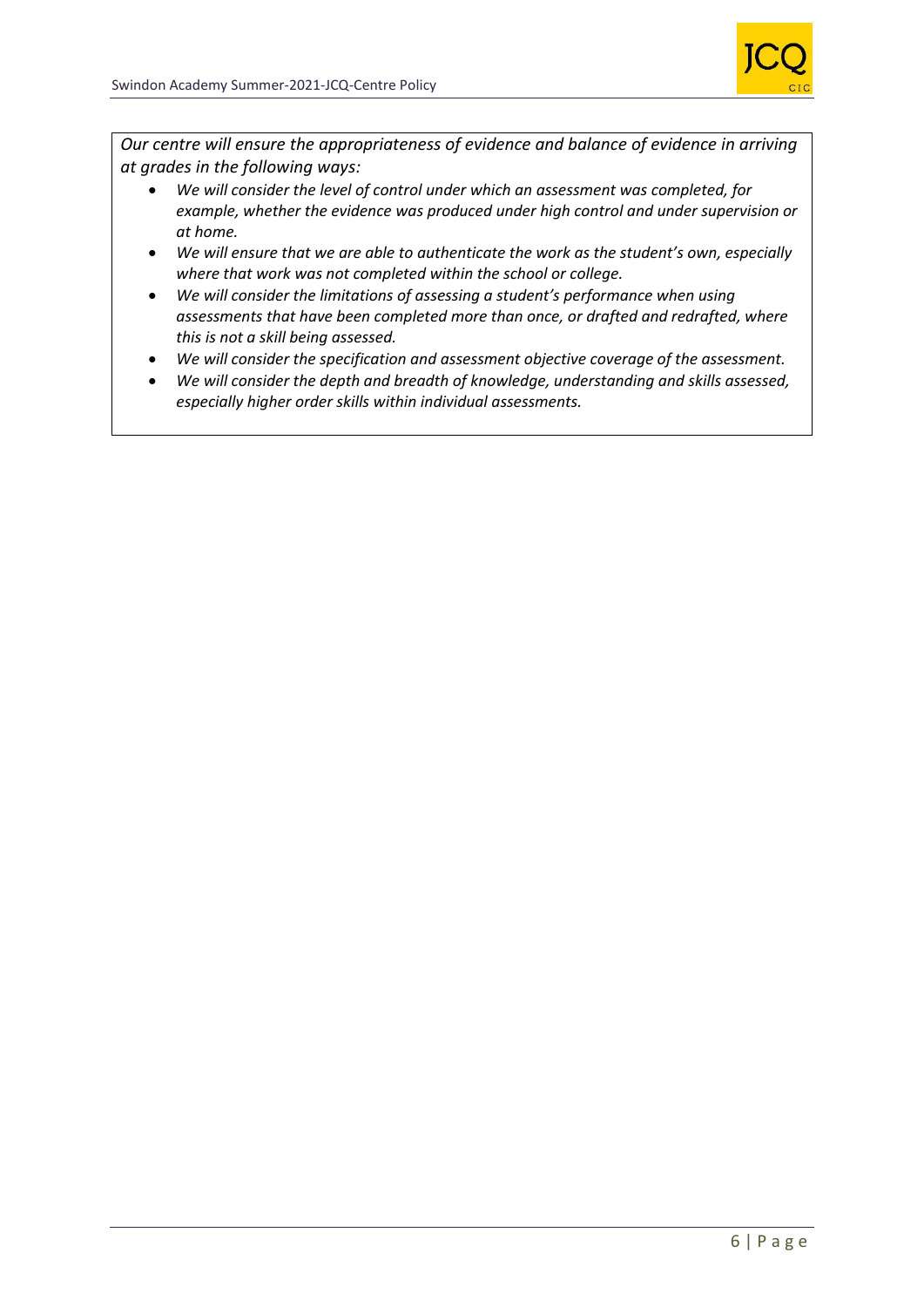

# Determining teacher assessed grades

# *This section of our Centre Policy outlines the approach our centre will take to awarding teacher assessed grades.*

#### **Awarding teacher assessed grades based on evidence**

We give details here of our centre's approach to awarding teacher assessed grades*.*

- *Our teachers will determine grades based on evidence which is commensurate with the standard at which a student is performing, i.e. their demonstrated knowledge, understanding and skills across the content of the course they have been taught.*
- *Our teachers will record how the evidence was used to arrive at a fair and objective grade, which is free from bias.*
- *Our teachers will produce an Assessment Record for each subject cohort and will share this with their Head of Department. Any necessary variations for individual students will also be shared.*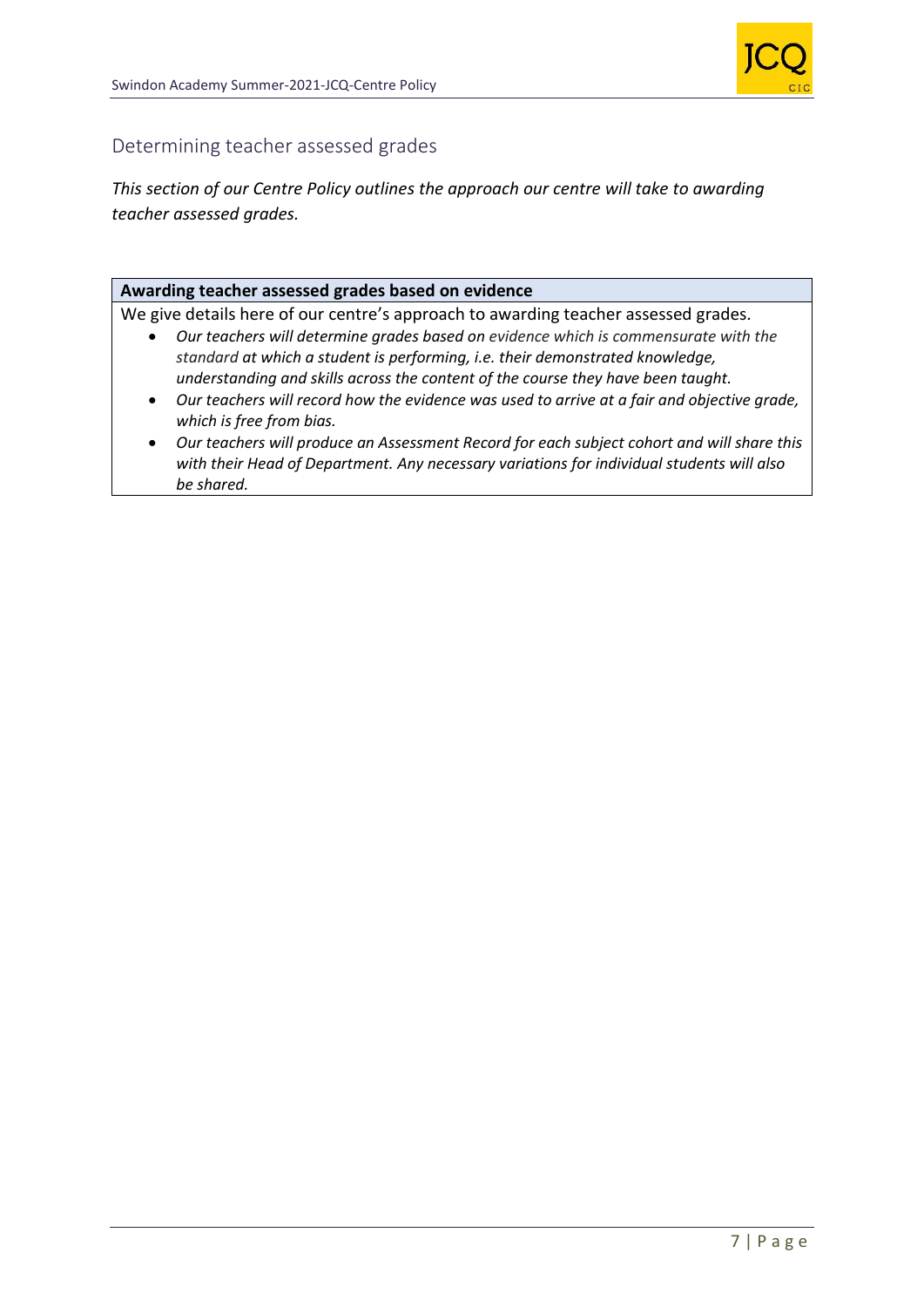

# Internal quality assurance

This section of our Centre Policy outlines the approach our centre will take to ensure internal standardisation of teacher assessed grades, to ensure consistency, fairness and objectivity of decisions.

#### *Head of Centre Internal Quality Assurance and Declaration*

#### **Internal quality assurance**

This section gives details of our approach to internal standardisation, within and across subject departments.

- *We will ensure that all teachers involved in deriving teacher assessed grades read and understand this Centre Policy document.*
- *In subjects where there is more than one teacher and/or class in the department, we will ensure that our centre carries out an internal standardisation process.*
- *We will ensure that all teachers are provided with training and support to ensure they take a consistent approach to:*
	- o *Arriving at teacher assessed grades*
	- o *Marking of evidence*
	- o *Reaching a holistic grading decision*
	- o *Applying the use of grading support and documentation*
- *We will conduct internal standardisation across all grades.*
- *We will ensure that the Assessment Record will form the basis of internal standardisation and discussions across teachers to agree the awarding of teacher assessed grades.*
- *Where necessary, we will review and reflect on individual grading decisions to ensure alignment with the standards as outlined by our awarding organisation(s).*
- *Where appropriate, we will amend individual grade decisions to ensure alignment with the standards as outlined by our awarding organisation(s).*
- *Where there is only one teacher involved in marking assessments and determining grades, then the output of this activity will be reviewed by an appropriate member of staff within the centre.*
	- o *Initial review will take place with a subject specialist within the Academy Cluster*
	- o *Followed by a review from the Curriculum Leader and SLT Link to that department.*
- *In respect of equality legislation, we will consider the range of evidence for students of different protected characteristics that are included in our internal standardisation.*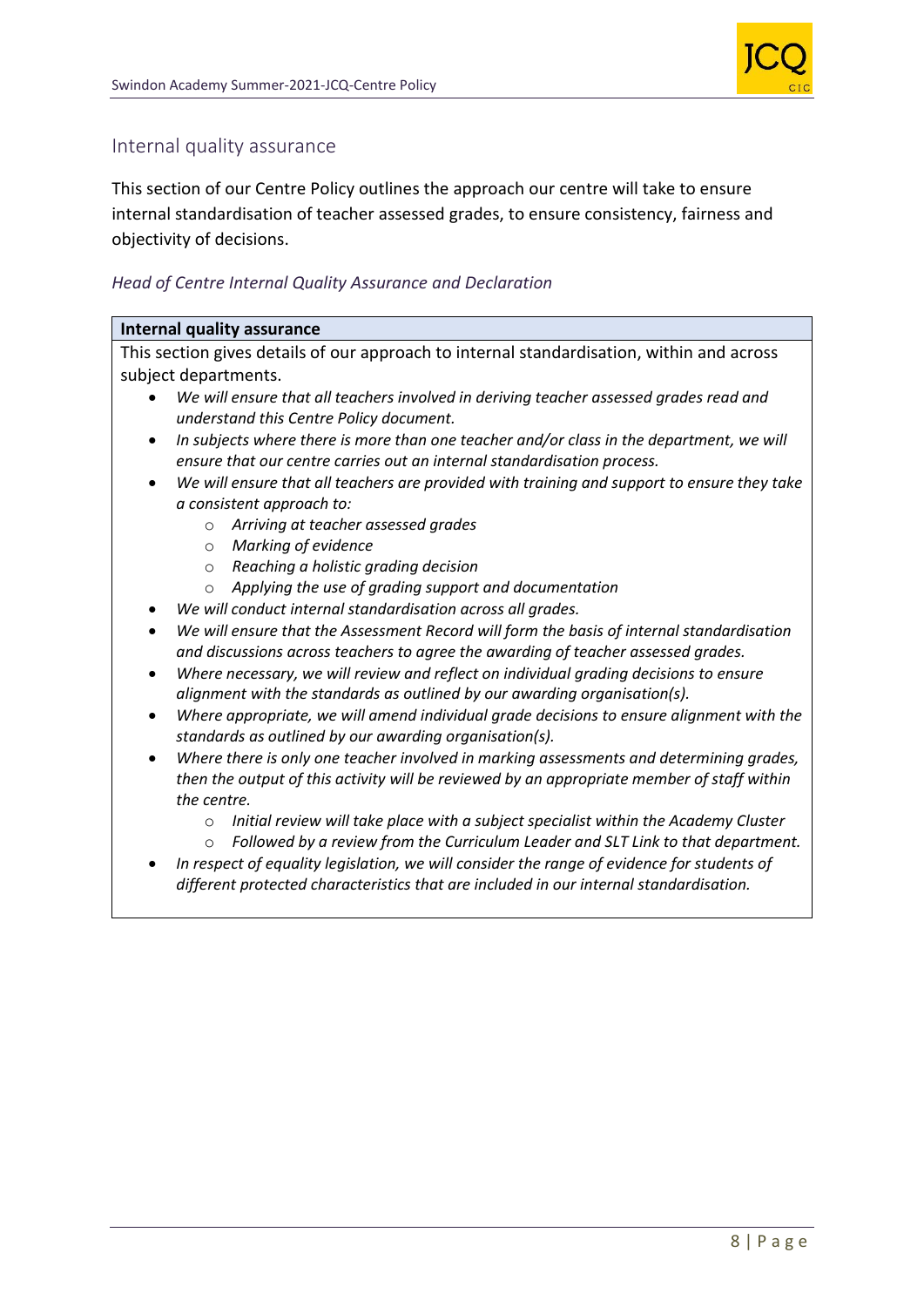

# Comparison of teacher assessed grades to results for previous cohorts

This section of our Centre Policy outlines the approach we will take to compare our teacher assessed grades in 2021 with results from previous cohorts.

#### **Comparison of Teacher Assessed Grades to results for previous cohorts**

This section gives details of our internal process to ensure a comparison of teacher assessed grades at qualification level to results for previous cohorts in our centre taking the same qualification.

- *We will compile information on the grades awarded to our students in past June series in which exams took place (e.g. 2017 - 2019).*
- *We will use internal assessment data from cohorts 2017-2019*
- *We will consider the size of our cohort from year to year.*
- *We will consider the stability of our centre's overall grade outcomes from year to year.*
- *We will consider both subject and centre level variation in our outcomes during the internal quality assurance process.*
- *We will prepare a succinct narrative on the outcomes of the review against historic data which, in the event of significant divergence from the qualifications-levels profiles attained in previous examined years, which address the reasons for this divergence. This commentary will be available for subsequent review during the QA process.*

*This section gives details of the approach our centre will follow if our initial teacher assessed grades for a qualification are viewed as overly lenient or harsh compared to results in previous years.*

- *We will compile historical data giving appropriate regard to potential mixtures of A\*-G and 9-1 grades in GCSEs. Where required, we will use the Ofqual guidance to convert legacy grades into the new 9 to 1 scale.*
- *We will bring together other data sources that will help to quality assure the grades we intend to award in 2021.*

*This section gives details of changes in our cohorts that need to be reflected in our comparisons.* 

• *We will omit subjects that we no longer offer from the historical data.*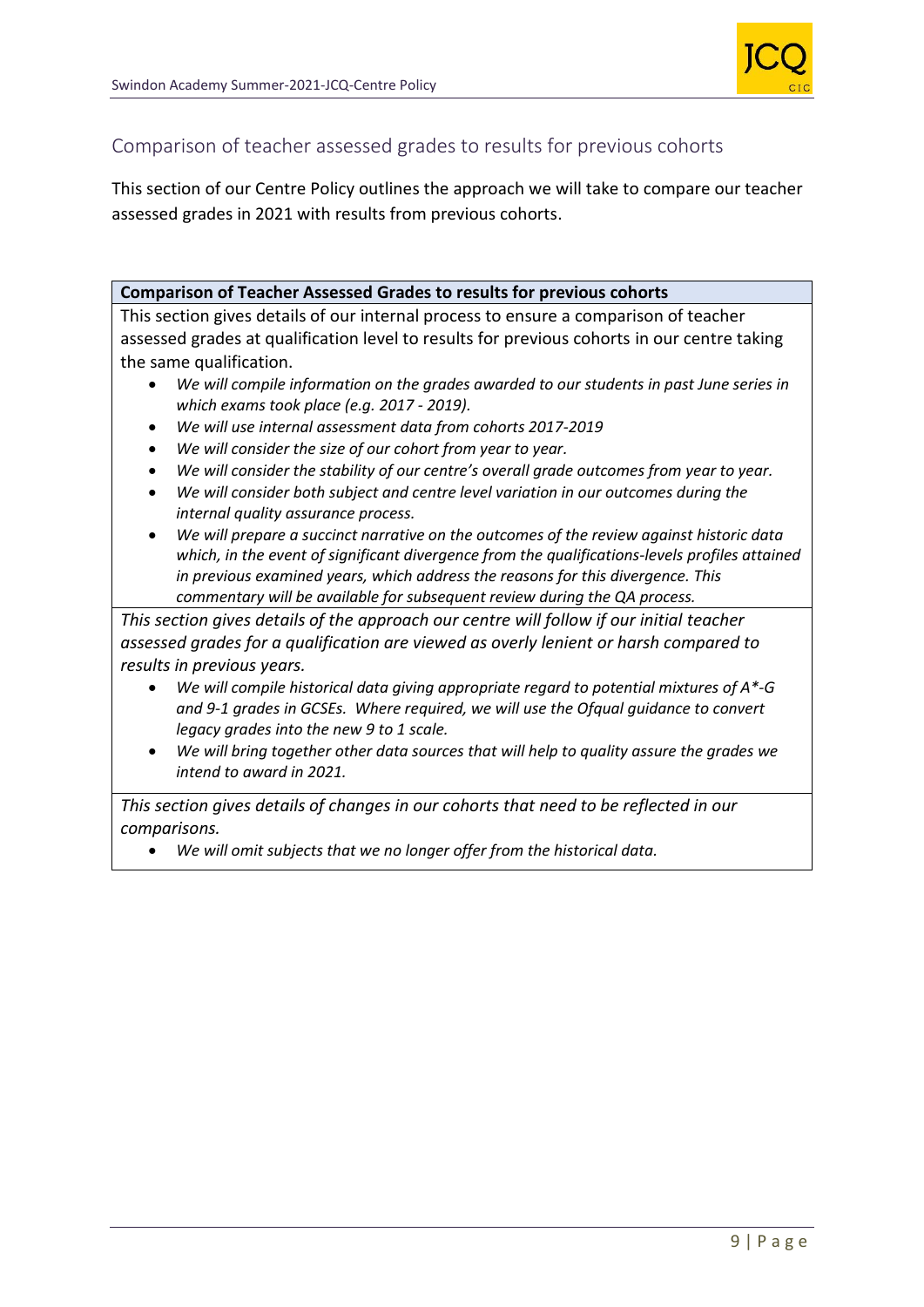

# Access Arrangements and Special Considerations

This section of our Centre Policy outlines the approach our centre will take to provide students with appropriate access arrangements and take into account mitigating circumstances in particular instances.

# **Reasonable adjustments and mitigating circumstances (special consideration)**

This section gives details of our approach to access arrangements and mitigating circumstances (special consideration).

- *Where students have agreed access arrangements or reasonable adjustments (for example a reader or scribe) we will make every effort to ensure that these arrangements are in place when assessments are being taken.*
- *Where an assessment has taken place without an agreed reasonable adjustment or access arrangement, we will remove that assessment from the basket of evidence and alternative evidence obtained.*
- *Where students have agreed access arrangements or reasonable adjustments (for example a reader or scribe) and assessments have been carried out without reasonable adjustments we will make every effort to ensure that these assessed grades take account of this.*
- *Where illness or other personal circumstances might have affected performance in assessments used in determining a student's standard of performance, we will take account of this when making judgements.*
- *We will record, as part of the Assessment Record, how we have incorporated any necessary variations to take account of the impact of illness or personal circumstances on the performance of individual students in assessments.*
- *To ensure consistency in the application of Special Consideration, we will ensure all teachers have read and understood the document: JCQ – [A guide to the special](https://www.jcq.org.uk/wp-content/uploads/2020/08/A-guide-to-the-spec-con-process-202021-Website-version.pdf)  [consideration process, with effect from 1 September 2020](https://www.jcq.org.uk/wp-content/uploads/2020/08/A-guide-to-the-spec-con-process-202021-Website-version.pdf)*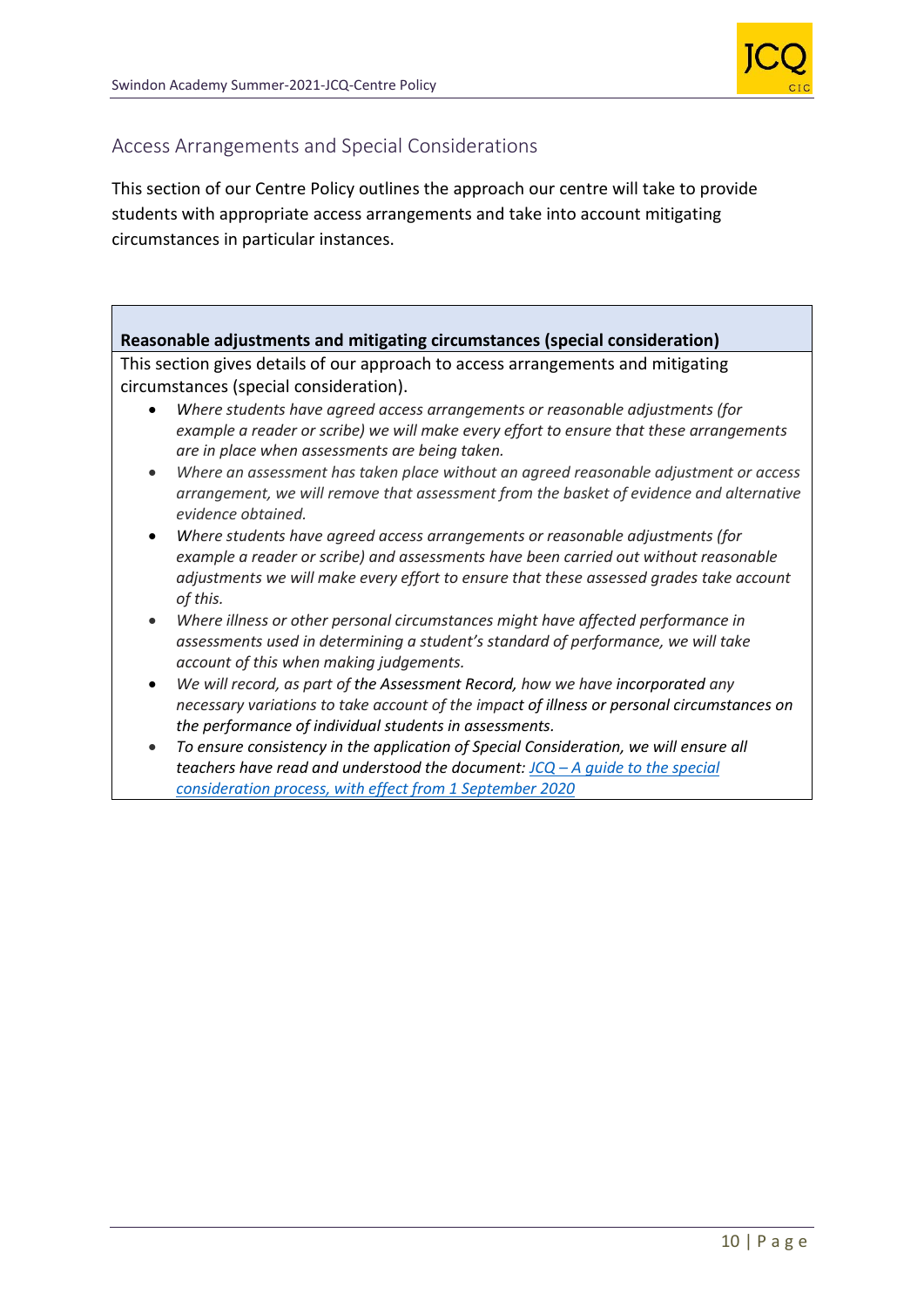

# Addressing disruption/differential lost learning (DLL)

# B. **Addressing Disruption/Differentiated Lost Learning (DLL)**

This section gives details of our approach to address disruption or differentiated lost teaching.

• Teacher assessed grades will be determined based on evidence of the content that has been taught and assessed for each student.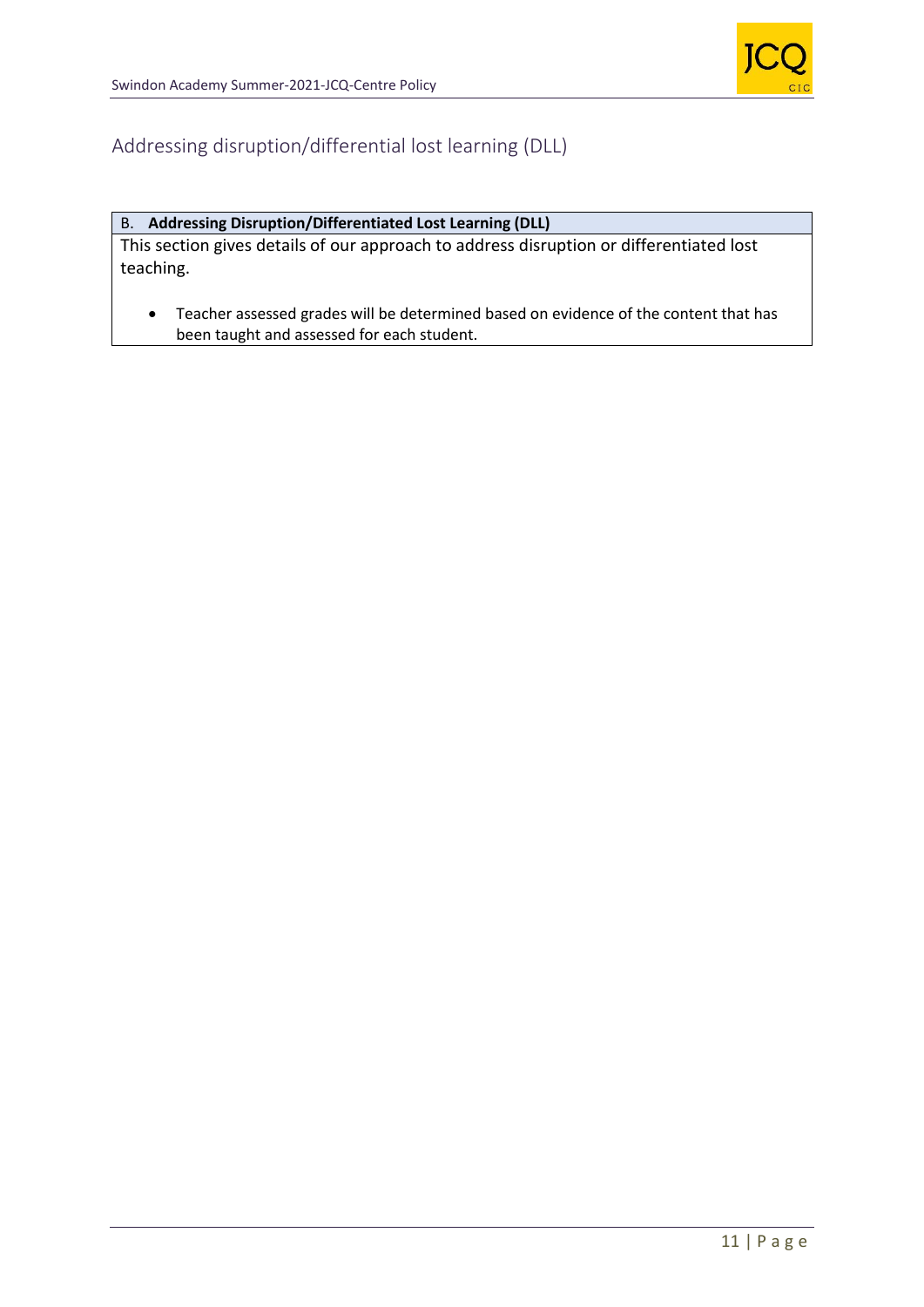

# **Objectivity**

This section of our Centre Policy outlines the arrangements in place to ensure objectivity of decisions.

# **Objectivity**

This section gives a summary of the arrangements in place within our centre in relation to objectivity.

*Staff will fulfil their duties and responsibilities in relation to relevant equality and disability legislation.*

*Senior Leaders, Curriculum Leaders and Centre will consider:*

- *sources of unfairness and bias (situations/contexts, difficulty, presentation and format, language, conditions for assessment, marker preconceptions);*
- *how to minimise bias in questions and marking and hidden forms of bias); and*
- *bias in teacher assessed grades.*

*To ensure objectivity, all staff involved in determining teacher assessed grades will be made aware that:*

- *unconscious bias can skew judgements;*
- *the evidence presented should be valued for its own merit as an indication of performance and attainment;*
- *teacher assessed grades should not be influenced by candidates' positive or challenging personal circumstances, character, behaviour, appearance, socio-economic background, or protected characteristics;*
- *unconscious bias is more likely to occur when quick opinions are formed; and*

*Our internal standardisation process will help to ensure that there are different perspectives to the quality assurance process.*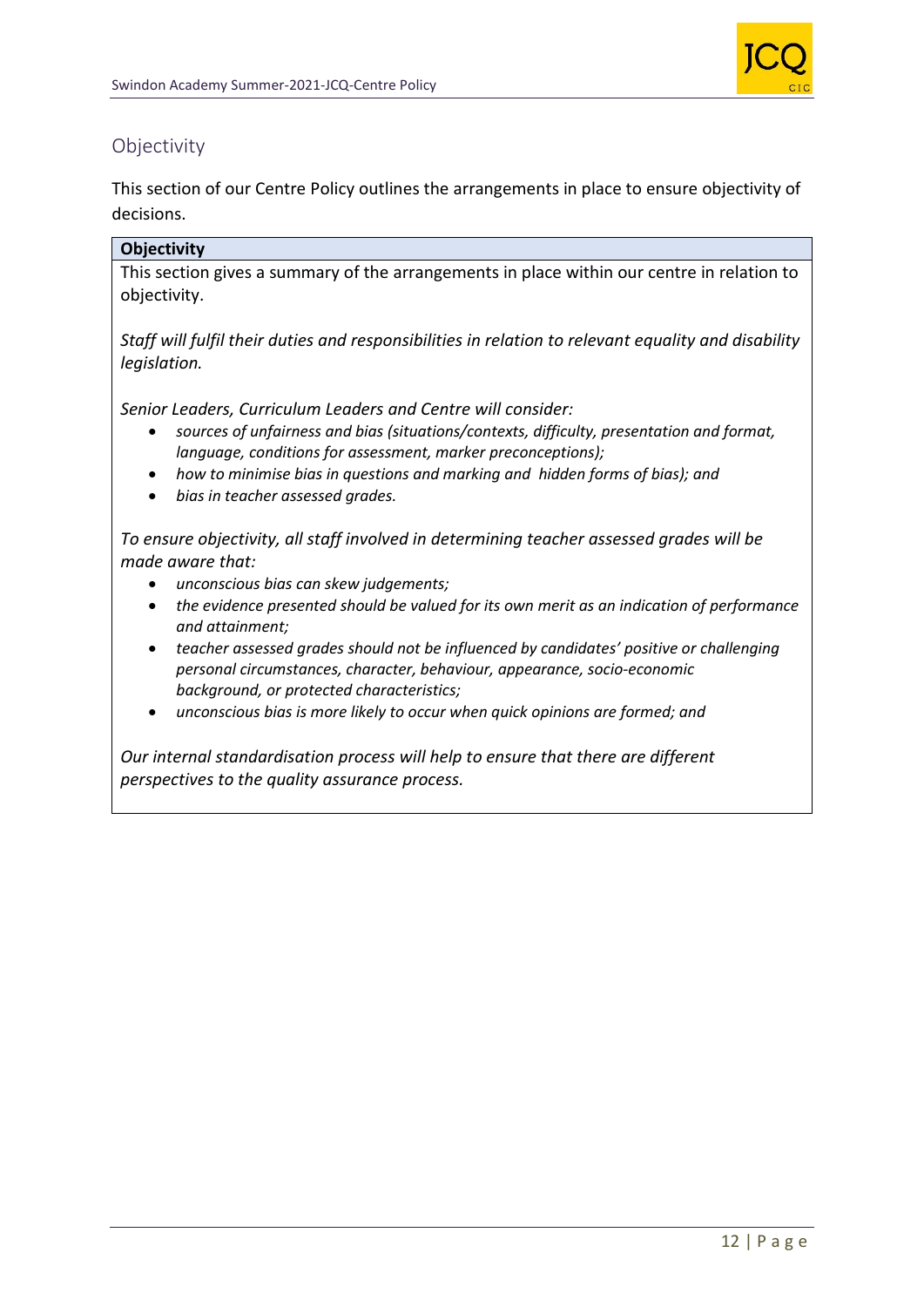

# Recording decisions and retention of evidence and data

This section of our Centre Policy outlines our arrangements to recording decisions and to retaining evidence and data.

| C. Recording Decisions and Retention of Evidence and Data                                                                                                                                                                                                |
|----------------------------------------------------------------------------------------------------------------------------------------------------------------------------------------------------------------------------------------------------------|
| This section outlines our approach to recording decisions and retaining evidence and                                                                                                                                                                     |
| data.                                                                                                                                                                                                                                                    |
| We will ensure that teachers and Curriculum Leaders maintain records that show how the<br>$\bullet$<br>teacher assessed grades process operated, including the rationale for decisions in relation<br>to individual marks/grades.                        |
| We will ensure that evidence is maintained across a variety of tasks to develop a holistic<br>$\bullet$<br>view of each student's demonstrated knowledge, understanding and skills in the areas of<br>content taught.                                    |
| We will ensure that evidence is retained electronically or on paper (in student subject<br>$\bullet$<br>specific folders) in a secure centre-based system that can be readily shared with our<br>awarding organisations.                                 |
| The school has an up-to-date GDPR policy that helps prevent data breaches within and<br>$\bullet$<br>beyond the school. This has been developed in collaboration with United Learning and will<br>be used to secure evidence and assessed student grades |
| We will put in place recording requirements for the various stages of the process to ensure<br>$\bullet$<br>the accurate and secure retention of the evidence used to make decisions.                                                                    |

- *We will comply with our obligations regarding data protection legislation.*
- *We will ensure that the grades accurately reflect the evidence submitted.*
- *We will ensure that evidence (from March 8th) is retained electronically or on paper in a secure centre-based system that can be readily shared with our awarding organisation(s).*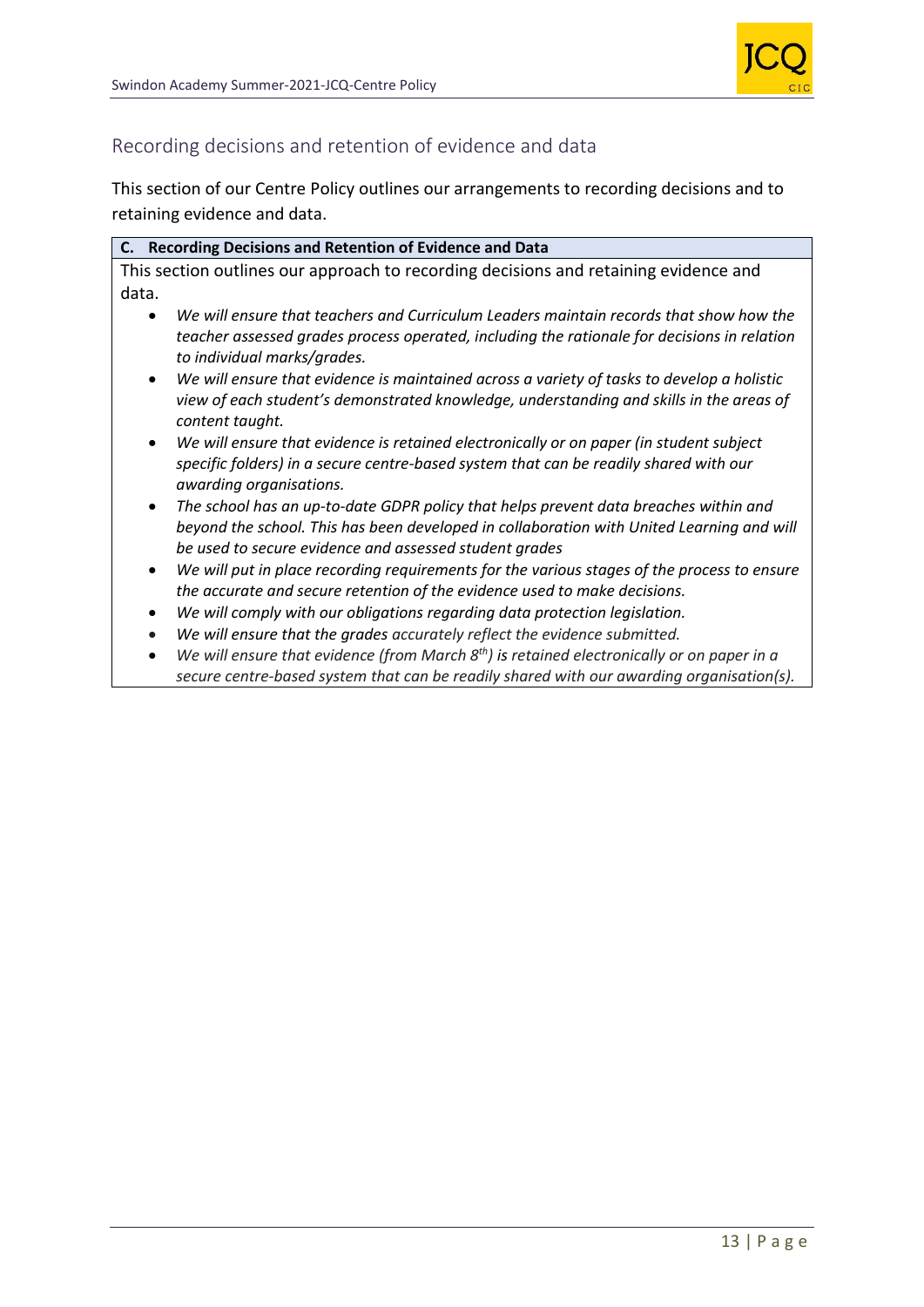

# Authenticating evidence

#### **D. Authenticating evidence**

This section of our Centre Policy details the mechanisms in place to ensure that teachers are confident in the authenticity of evidence, and the process for dealing with cases where evidence is not thought to be authentic.

- *Robust mechanisms, will be in place, which will include c*omparing Low Control grades with High Control Grades, running a two week assessment window in HIGH CONTROL conditions, compare to our December 2020 Working at Grades and December 2020 Predictions to identify any anomalous results, *to ensure that teachers are confident that work used as evidence is the students' own and that no inappropriate levels of support have been given to students to complete it, either within the centre or with external tutors.*
- *It is understood that awarding organisations will investigate instances where it appears evidence is not authentic. We will follow all guidance provided by awarding organisations to support these determinations of authenticity.*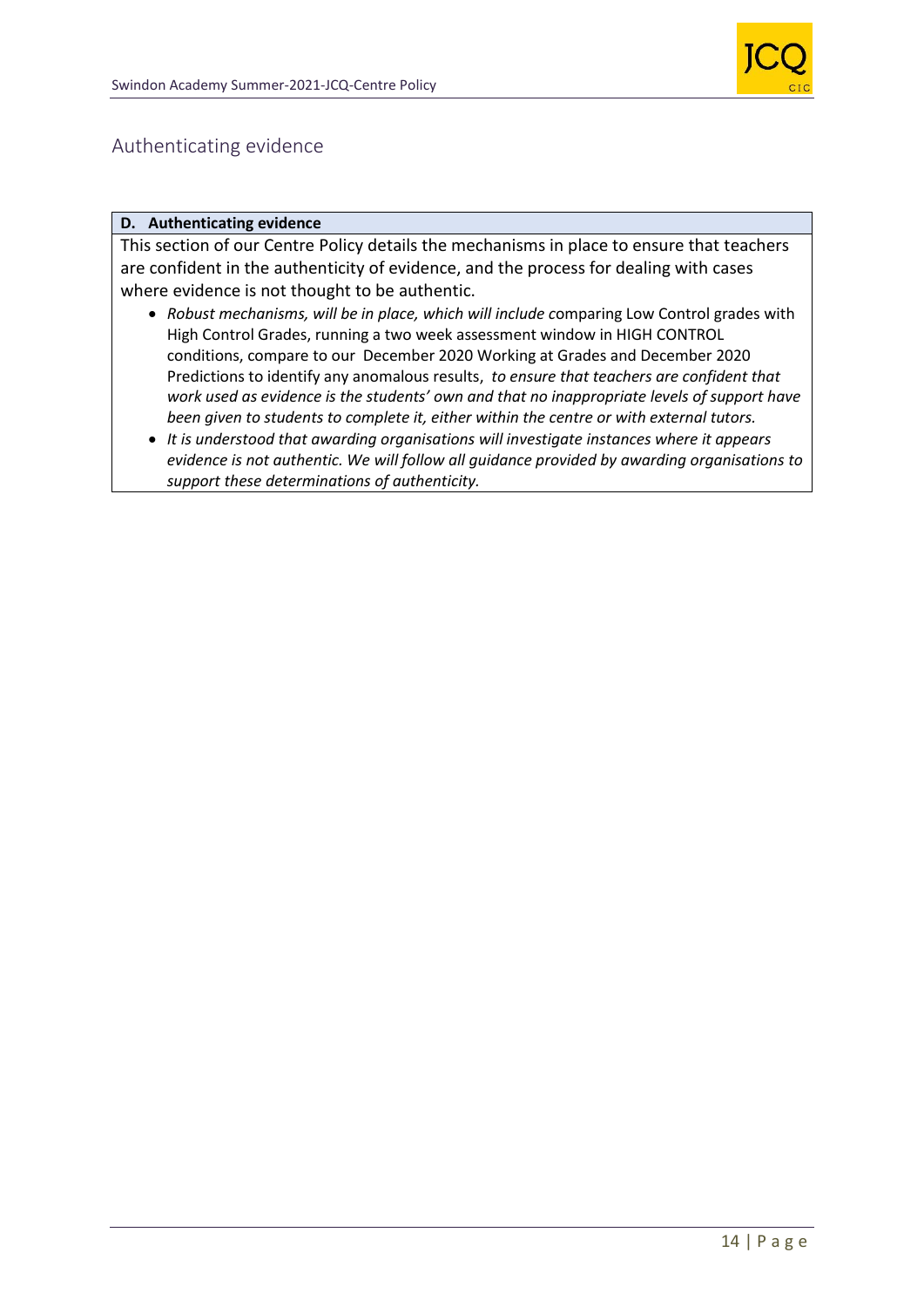

# Confidentiality, malpractice and conflicts of interest

#### *Confidentiality*

*This section of our Centre Policy outlines the measures in place to ensure the confidentiality of the grades our centre determines, and to make students aware of the range of evidence on which those grades will be based.*

#### **A. Confidentiality**

*This section details the measures in place in our centre to maintain the confidentiality of grades, while sharing information regarding the range of evidence on which the grades will be based.* 

- *All staff involved have been made aware of the need to maintain the confidentiality of teacher assessed grades.*
- *All teaching staff have been briefed on the requirement to share details of the range of evidence on which students' grades will be based, while ensuring that details of the final grades remain confidential.*
- *Relevant details from this Policy, including requirements around sharing details of evidence and the confidentiality requirements, have been shared with parents/guardians.*

#### *Malpractice*

This section of our Centre Policy outlines the measures in place to prevent malpractice and other breaches of exam regulations, and to deal with such cases if they occur.

#### **B. Malpractice**

*This section details the measures in place in our centre to prevent malpractice and, where that proves impossible, to handle cases in accordance with awarding organisation requirements.*

- *Our general centre policies regarding malpractice, maladministration and conflicts of interest have been reviewed to ensure they address the specific challenges of delivery in Summer 2021.*
- *All staff involved have been made aware of these policies, and have received training in them as necessary.*
- *All staff involved have been made aware of the specific types of malpractice which may affect the Summer 2021 series including:*
- o *breaches of internal security;*
- o *deception;*
- o *improper assistance to students;*
- o *failure to appropriately authenticate a student's work;*
- o *over direction of students in preparation for common assessments;*
- o *allegations that centres submit grades not supported by evidence that they know to be inaccurate;*
- o *centres enter students who were not originally intending to certificate a grade in the Summer 2021 series;*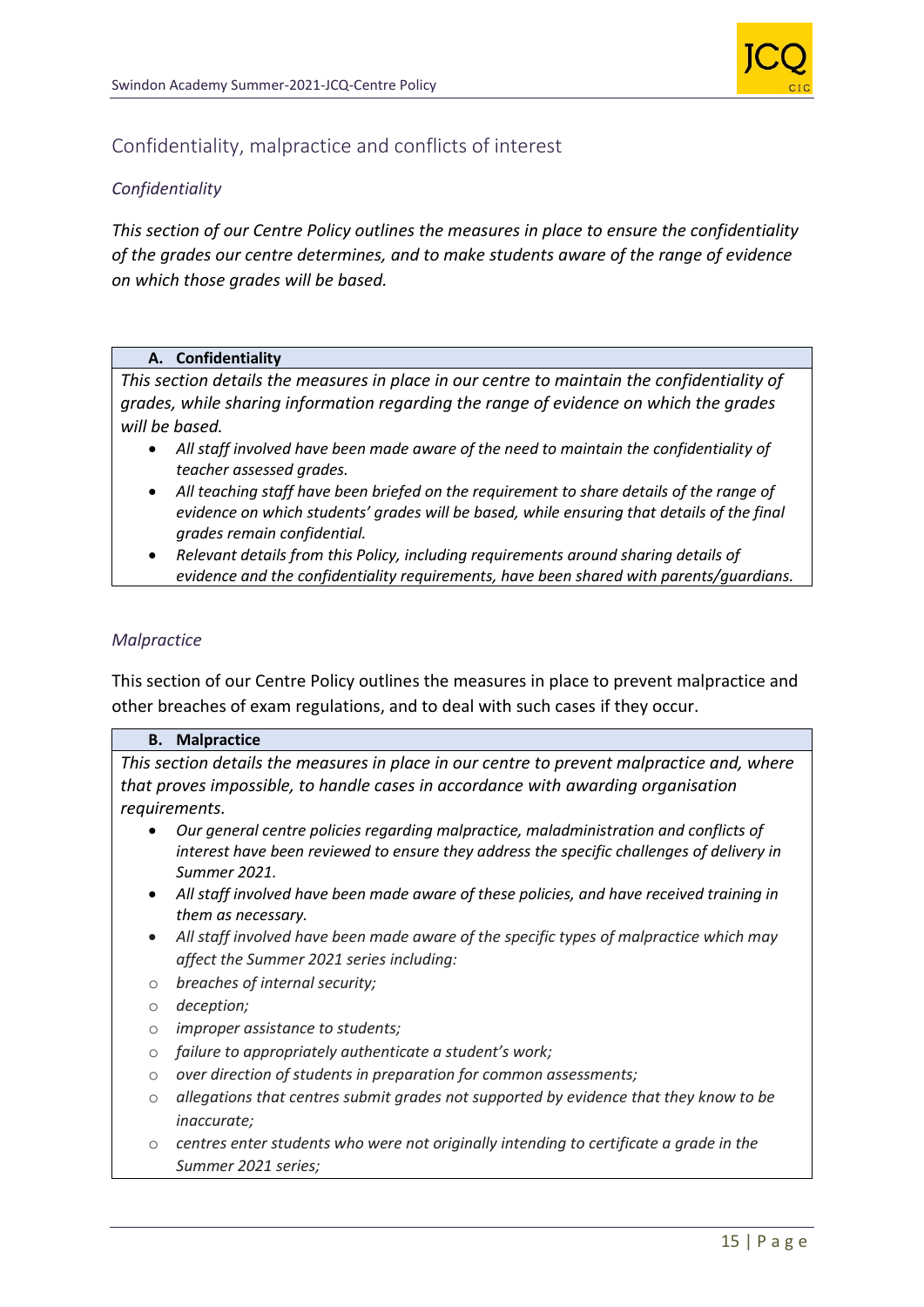

- o *failure to engage as requested with awarding organisations during the External Quality Assurance and appeal stages; and*
- o *failure to keep appropriate records of decisions made and teacher assessed grades.*
- *The consequences of malpractice or maladministration as published in the JCQ guidance: [JCQ Suspected](https://www.jcq.org.uk/exams-office/malpractice/jcq-suspected-malpractice-policies-and-procedures-2019-2020) Malpractice: Policies and Procedures and including the risk of a delay to students receiving their grades, up to, and including, removal of centre status have been outlined to all relevant staff.*

# *Conflicts of Interest*

This section of our Centre Policy outlines the measures in place to address potential conflicts of interest.

#### **C. Conflicts of Interest**

*This section details our approach to addressing conflicts of interest, and how we will respond to such allegations.*

- *To protect the integrity of assessments, all staff involved in the determination of grades must declare any conflict of interest such as relationships with students to our Head of Centre for further consideration.*
- *Our Head of Centre will take appropriate action to manage any conflicts of interest arising with centre staff in accordance with the JCQ documents - [General Regulations](https://www.jcq.org.uk/wp-content/uploads/2020/09/Gen_regs_approved_centres_20-21_FINAL.pdf)  [for Approved Centres, 1 September 2020 to 31 August 2021.](https://www.jcq.org.uk/wp-content/uploads/2020/09/Gen_regs_approved_centres_20-21_FINAL.pdf)*
- *We will also carefully consider the need to separate duties and personnel to ensure fairness in later process reviews and appeals.*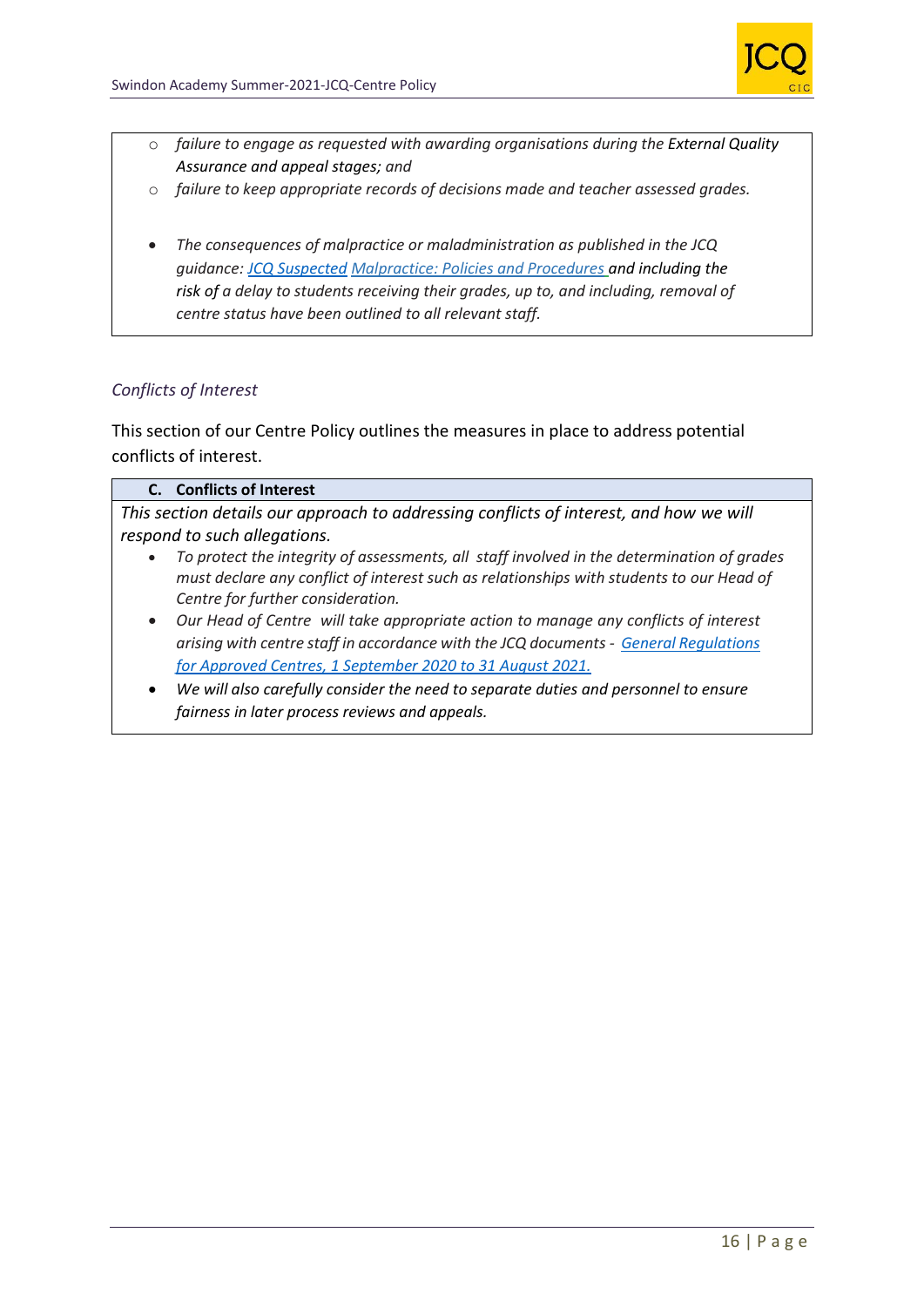

#### External Quality Assurance

This section of our Centre Policy outlines the arrangements in place to comply with awarding organisation arrangements for External Quality Assurance of teacher assessed grades in a timely and effective way.

#### **A. External Quality Assurance**

*This section outlines the arrangements we have in place to ensure the relevant documentation and assessment evidence can be provided in a timely manner for the purposes of External Quality Assurance sampling, and that staff can be made available to respond to enquiries.*

- *All staff involved have been made aware of the awarding organisation requirements for External Quality Assurance as set out in the JCQ Guidance.*
- *All necessary records of decision-making in relation to determining grades have been properly kept and can be made available for review as required.*
- *All student evidence on which decisions regarding the determination of grades has been retained and can be made available for review as required.*
- *Instances where student evidence used to decide teacher assessed grades is not available, for example where the material has previously been returned to students and cannot now be retrieved, will be clearly recorded on the appropriate documentation.*
- *All staff involved have been briefed on the possibility of interaction with awarding organisations during the different stages of the External Quality Assurance process and can respond promptly and fully to enquiries, including attendance at Virtual Visits should this prove necessary.*
- *Arrangements are in place to respond fully and promptly to any additional requirements/reviews that may be identified as a result of the External Quality Assurance process.*
- *Staff have been made aware that a failure to respond fully and effectively to such additional requirements may result in further action by the awarding organisations, including the withholding of results.*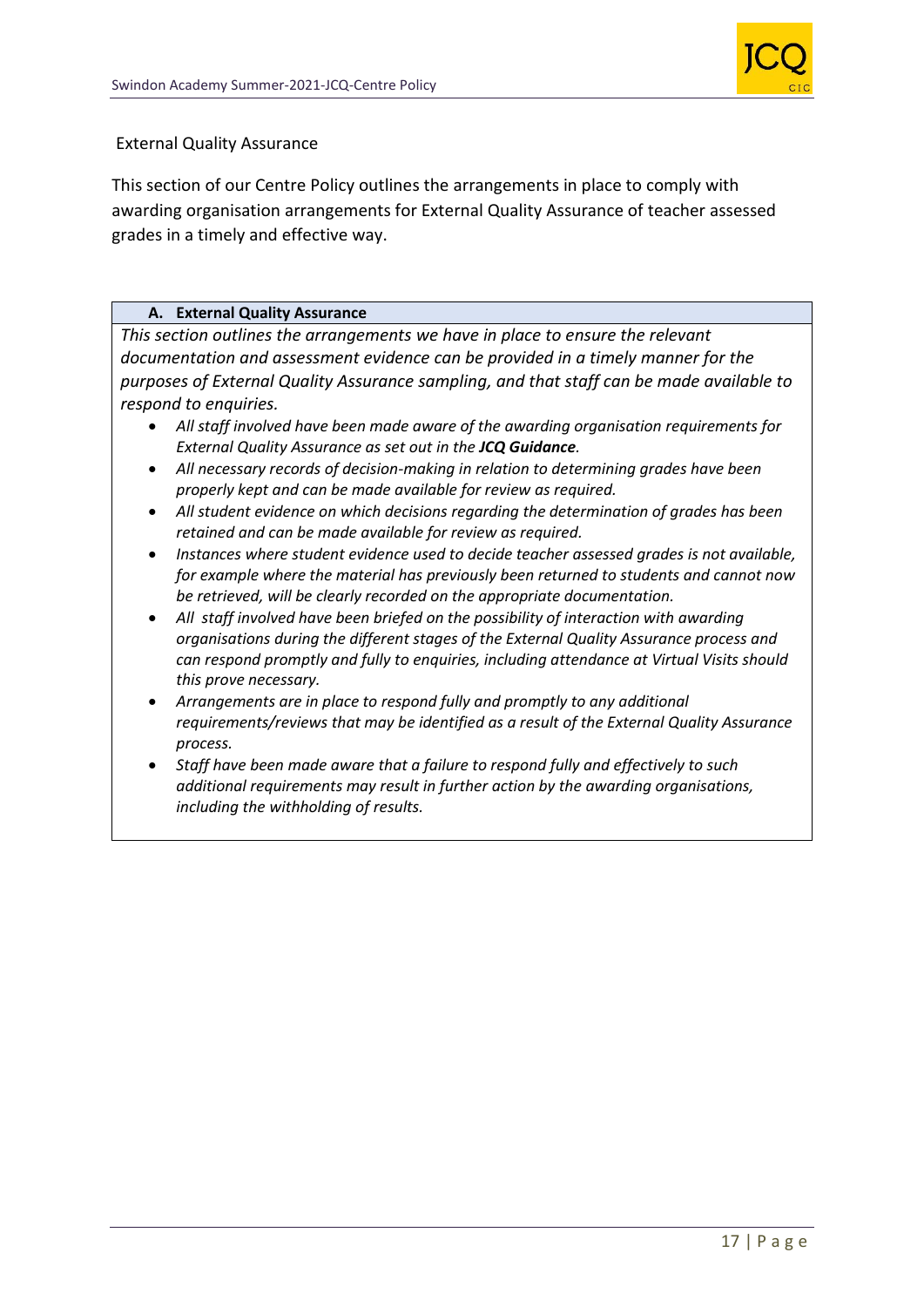

# Results

This section of our Centre Policy outlines our approach to the receipt and issue of results to students and the provision of necessary advice and guidance.

#### **A. Results**

*This section details our approach to the issue of results to students and the provision of advice and guidance.*

- *All staff involved have been made aware of the specific arrangements for the issue of results in Summer 2021, including the issuing of A/AS and GCSE results in the same week.*
- *Arrangements will be made to ensure the necessary staffing, including exams office and support staff, to enable the efficient receipt and release of results to our students.*
- *Arrangements will be in place for the provision of all necessary advice, guidance and support, including pastoral support, to students on receipt of their results.*
- *Such guidance will include advice on the appeals process in place in 2021 (see below).*
- *Appropriate staff will be available to respond promptly to any requests for information from awarding organisations, for example regarding missing or incomplete results, to enable such issues to be swiftly resolved.*
- *Parents/guardians have been made aware of arrangements for results days.*